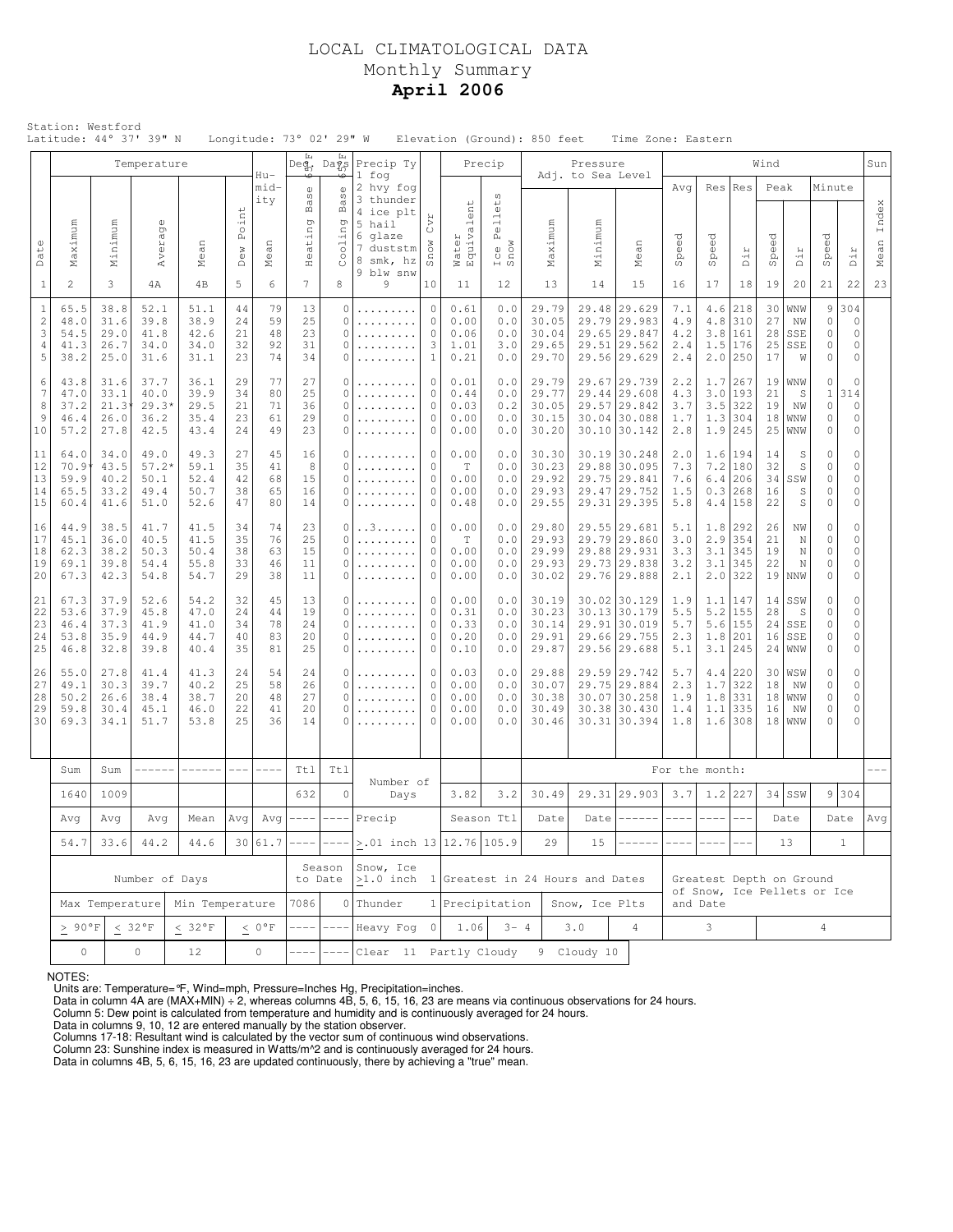## OBSERVATIONS AT 3-HOUR INTERVALS **April 2006: Westford**

| 01    | 01<br>04<br>07<br>10<br>13<br>16<br>19<br>22                                            |        | 01<br>04<br>07<br>10<br>13<br>16<br>19<br>22                                 |        | 01<br>04<br>07<br>10<br>13<br>16<br>19<br>22                                                                     |        | 01<br>04<br>07<br>10<br>13<br>16<br>19<br>22                                                                               |        | 01<br>04<br>07<br>10<br>13<br>16<br>19<br>22                                                                | Hour                       |  |
|-------|-----------------------------------------------------------------------------------------|--------|------------------------------------------------------------------------------|--------|------------------------------------------------------------------------------------------------------------------|--------|----------------------------------------------------------------------------------------------------------------------------|--------|-------------------------------------------------------------------------------------------------------------|----------------------------|--|
|       |                                                                                         |        |                                                                              |        |                                                                                                                  |        |                                                                                                                            |        |                                                                                                             | Sunshine                   |  |
| 29.92 | 29.84<br>29.76<br>29.77<br>29.80<br>29.85<br>29.88<br>29.89                             |        | 30.11<br>30.12<br>30.16<br>30.19<br>30.15<br>30.10<br>30.12<br>30.17         |        | 29.77<br>29.73<br>29.71<br>29.67<br>29.55<br>29.48<br>29.46<br>29.51                                             |        | 29.63<br>29.54<br>29.51<br>29.54<br>29.52<br>29.55<br>29.59<br>29.59                                                       |        | 29.74<br>29.66<br>29.61<br>29.50<br>29.53<br>29.58<br>29.63<br>29.74                                        | Pressure                   |  |
| 0.00  | 0.00<br>0.00<br>0.00<br>0.00<br>0.00<br>0.00<br>0.00                                    |        | 0.00<br>0.00<br>0.00<br>0.00<br>0.00<br>0.00<br>0.00<br>0.00                 |        | 0.00<br>0.00<br>0.00<br>0.00<br>0.00<br>0.01<br>0.00<br>0.00                                                     |        | 0.00<br>0.00<br>0.00<br>0.00<br>0.01<br>0.00<br>0.00<br>0.00                                                               |        | 0.00<br>0.00<br>0.00<br>0.00<br>0.01<br>0.00<br>0.00<br>0.00                                                | Rainfall<br>rate           |  |
| 42    | 60<br>57<br>56<br>55<br>51<br>51<br>50                                                  | APR 13 | 34<br>29<br>32<br>44<br>53<br>57<br>53<br>45                                 | APR 10 | 38<br>37<br>38<br>41<br>47<br>42<br>40<br>38                                                                     | APR 07 | 41<br>40<br>38<br>33<br>34<br>33<br>30<br>28                                                                               | APR 04 | APR 01<br>60<br>54<br>54<br>64<br>52<br>48<br>45<br>40                                                      | $\mathbb{O}$<br>Temperatur |  |
| 40    | 39<br>42<br>45<br>47<br>42<br>41<br>41                                                  |        | 23<br>23<br>24<br>27<br>21<br>22<br>20<br>25                                 |        | 31<br>28<br>30<br>32<br>33<br>40<br>39<br>37                                                                     |        | 36<br>37<br>36<br>32<br>33<br>32<br>29<br>26                                                                               |        | 41<br>47<br>49<br>52<br>51<br>41<br>40<br>36                                                                | Point<br>Dew               |  |
|       | $\begin{array}{c c} 47 & 18 \\ 57 & 20 \end{array}$<br>66 18<br>72<br>69<br>69<br>70 27 |        | 64, 22<br>77<br>70<br>51<br>29<br>26<br>28<br>45                             |        | 74, 20<br>$72\,$<br>74<br>70<br>58<br>92<br>96<br>96                                                             |        | 83<br>87<br>92<br>96<br>95<br>96<br>95<br>91                                                                               |        | 50<br>75<br>81<br>65<br>95<br>77<br>83<br>88                                                                | Humidity                   |  |
|       | 18<br>24<br>24<br>93 00                                                                 |        | 0 <sub>0</sub><br>18<br>20<br>24<br>27<br>31<br>18                           |        | 18<br>18<br>20<br>18<br>18<br>0 <sub>0</sub><br>31                                                               |        | 15<br>18<br>20<br>0 <sub>0</sub><br>33<br>31<br>29<br>0 <sub>0</sub>                                                       |        | 22<br>18<br>18<br>18<br>18<br>24<br>22<br>29                                                                | Direction                  |  |
|       | $\begin{array}{c} 16 \\ 12 \end{array}$<br>12<br>6<br>9<br>7<br>2<br>0                  |        | 1<br>$\mathbb O$<br>3<br>5<br>5<br>5<br>$\mathbf 1$<br>$\mathbf{1}$          |        | 4<br>5<br>$\gamma$<br>6<br>7<br>$\circ$<br>0<br>5                                                                |        | 9<br>4<br>3<br>0<br>0<br>$1\,$<br>$\mathbf 1$<br>$\overline{0}$                                                            |        | $\overline{4}$<br>5<br>8<br>10<br>3<br>$\overline{7}$<br>$\sqrt{4}$<br>6                                    | Wind<br>Speed              |  |
|       | 29<br>24<br>27<br>11<br>18<br>14<br>5<br>$\mathbb O$                                    |        | 2<br>$\mathbb O$<br>5<br>8<br>9<br>13<br>7<br>$\overline{2}$                 |        | 8<br>10<br>13<br>12<br>14<br>$\overline{\mathbf{c}}$<br>$\overline{c}$<br>13                                     |        | 17<br>10<br>6<br>$\circ$<br>$\overline{\mathbf{c}}$<br>6<br>3<br>$\mathbf 0$                                               |        | 7<br>11<br>18<br>21<br>6<br>13<br>8<br>16                                                                   | Gust                       |  |
|       |                                                                                         |        |                                                                              |        |                                                                                                                  |        |                                                                                                                            |        |                                                                                                             | Sunshine                   |  |
|       | 29.92<br>29.89<br>29.89<br>29.85<br>29.76<br>29.64<br>29.59<br>29.54                    |        | 30.21<br>30.23<br>30.27<br>30.30<br>30.27<br>30.24<br>30.23<br>30.25         |        | 29.59<br>29.68<br>29.80<br>29.86<br>29.87<br>29.88<br>29.95<br>30.02                                             |        | 29.58<br>29.56<br>29.61<br>29.63<br>29.63<br>29.65<br>29.67<br>29.70                                                       |        | 29.81<br>29.87<br>29.95<br>30.02<br>30.03<br>30.01<br>30.02<br>30.05                                        | Pressure                   |  |
|       | 0.00<br>0.00<br>0.00<br>0.00<br>0.00<br>0.00<br>0.00<br>0.00                            |        | 0.00<br>0.00<br>0.00<br>0.00<br>0.00<br>0.00<br>0.00<br>0.00                 |        | 0.00<br>0.00<br>0.00<br>0.00<br>0.00<br>0.00<br>0.00<br>0.00                                                     |        | 0.00<br>0.00<br>0.00<br>0.01<br>0.01<br>0.00<br>0.00<br>0.00                                                               |        | 0.00<br>0.00<br>0.00<br>0.00<br>0.00<br>0.00<br>0.00<br>0.00                                                | Rainfall<br>rate           |  |
|       | 42<br>34<br>36<br>50<br>60<br>64<br>59<br>57                                            | APR 14 | 42<br>35<br>38<br>49<br>57<br>62<br>58<br>48                                 | APR 11 | 32<br>28<br>22<br>25<br>32<br>36<br>35<br>29                                                                     | APR 08 | 27<br>26<br>29<br>32<br>36<br>35<br>36<br>30                                                                               | APR 05 | APR 02<br>38<br>36<br>32<br>37<br>41<br>48<br>45<br>38                                                      | $\mathbb U$<br>Temperatur  |  |
|       | $\frac{36}{33}$<br>35<br>39<br>38<br>38<br>39<br>43                                     |        | 25<br>25<br>25<br>27<br>32<br>27<br>33<br>30                                 |        | 31<br>24<br>16<br>16<br>24<br>22<br>21<br>19                                                                     |        | 23<br>24<br>27<br>20<br>19<br>25<br>24<br>24                                                                               |        | 33<br>30<br>26<br>27<br>20<br>23<br>19<br>20                                                                | Point<br>Dew               |  |
|       | 82<br>95<br>96<br>66<br>43 00<br>37<br>47 00<br>58 20                                   |        | 50, 22<br>68<br>58<br>42<br>38<br>26<br>38<br>50                             |        | 96<br>86<br>77<br>70<br>71<br>57<br>57<br>64                                                                     |        | 86<br>93<br>89<br>61<br>50<br>66<br>63<br>78                                                                               |        | 80<br>79<br>80<br>67<br>43<br>37<br>35<br>49                                                                | Humidity                   |  |
|       | 00 ر<br>00<br>  00<br>  09<br> 29                                                       |        | 29<br>18<br> 15<br>22<br>27<br> 00<br>15                                     |        | 131<br>31<br>31<br>31<br>0 <sub>0</sub><br>31<br> 00<br>31                                                       |        | 18<br> 20<br>24<br>24<br>27<br>31<br>33<br>00                                                                              |        | 131<br> 31<br>31<br> 31<br> 31<br>33<br>00<br>00                                                            | Direction                  |  |
|       | ı<br>$\mathsf{O}\xspace$<br>$\circ$<br>1<br>$\mathbf 1$<br>5<br>0<br>3                  |        | 1<br>0<br>$\overline{c}$<br>5<br>$\overline{4}$<br>4<br>0<br>0               |        | 2<br>3<br>5<br>$\boldsymbol{7}$<br>3<br>3<br>$\overline{c}$<br>$\mathbf{1}$                                      |        | 2<br>4<br>5<br>5<br>4<br>$\,4\,$<br>0<br>0                                                                                 |        | 8<br>8<br>6<br>5<br>7<br>3<br>$\mathbf 1$<br>$\mathbf{1}$                                                   | Wind<br>Speed              |  |
|       | $\begin{array}{c} 3 \\ 0 \end{array}$<br>$\circ$<br>5<br>5<br>8<br>0<br>10              |        | 3<br>2<br>5<br>8<br>10<br>9<br>$\mathbb O$<br>2                              |        | 4<br>8<br>11<br>18<br>7<br>$\boldsymbol{7}$<br>7<br>5                                                            |        | 3<br>6<br>11<br>10<br>8<br>8<br>$\mathbf{2}$<br>0                                                                          |        | 17<br>19<br>14<br>10<br>19<br>7<br>$\overline{7}$<br>2                                                      | Gust                       |  |
|       |                                                                                         |        |                                                                              |        |                                                                                                                  |        |                                                                                                                            |        |                                                                                                             | Sunshine                   |  |
|       | 29.46<br>29.38<br>29.32<br>29.32<br>29.35<br>29.37<br>29.43<br>29.52                    |        | 30.22<br>30.20<br>30.20<br>30.18<br>30.09<br>30.00<br>29.97<br>29.94         |        | 30.05<br>30.06<br>30.12<br>30.15<br>30.11<br>30.05<br>30.06<br>30.10                                             |        | 29.68<br>29.68<br>29.73<br>29.76<br>29.75<br>29.74<br>29.77<br>29.78                                                       |        | 30.04<br>30.00<br>29.96<br>29.89<br>29.84<br>29.75<br>29.68<br>29.68                                        | Pressure                   |  |
|       | 0.00<br>0.00<br>0.00<br>0.08<br>0.00<br>0.00<br>0.00<br>0.00                            |        | 0.00<br>0.00<br>0.00<br>0.00<br>0.00<br>0.00<br>0.00<br>0.00                 |        | 0.00<br>0.00<br>0.00<br>0.00<br>0.00<br>0.00<br>0.00<br>0.00                                                     |        | 0.00<br>0.00<br>0.00<br>0.00<br>0.00<br>0.00<br>0.00<br>0.00                                                               |        | 0.00<br>0.00<br>0.00<br>0.00<br>0.00<br>0.00<br>0.00<br>0.00                                                | Rainfall<br>rate           |  |
|       | 54<br>53<br>531<br>57<br>56<br>54<br>49<br>43                                           | APR 15 | 47<br>48<br>50<br>58<br>68<br>70<br>66<br>60                                 | APR 12 | 28<br>28<br>26<br>36<br>42<br>46<br>43<br>34                                                                     | APR 09 | 32<br>32<br>32<br>34<br>38<br>44<br>40<br>39                                                                               | APR 06 | APR 03<br>33<br>30<br>31<br>45<br>52<br>54<br>51<br>42                                                      | $\mathbb O$<br>Temperatur  |  |
|       | $\begin{array}{c} 47 \\ 50 \end{array}$<br>51<br>52<br>48<br>45<br>45<br>35             |        | 29<br>27<br>29<br>34<br>34<br>38<br>38<br>44                                 |        | 18<br>19<br>21<br>22<br>22<br>25<br>25<br>25                                                                     |        | 27<br>27<br>28<br>30<br>31<br>34<br>29<br>31                                                                               |        | 23<br>23<br>23<br>22<br>12<br>17<br>18<br>35                                                                | Point<br><b>Dew</b>        |  |
|       | 77<br>89<br>91<br>83<br>74 11<br>70<br>86   11<br>73 15                                 |        | 49<br>44<br>44 <br>40<br>28<br>31<br>35<br>55 15                             |        | 67, 29<br>70<br>81<br>57<br>46<br>45<br>49<br>71                                                                 |        | 81, 20<br>84<br>86<br>85<br>76<br>68<br>65<br>73 20                                                                        |        | 67<br>73<br>70<br>40<br>20<br>23<br>27<br>77                                                                | Humidity                   |  |
|       | 18<br>20<br>18<br>02<br>31                                                              |        | 11<br>20<br>20<br>18<br>18<br>18<br>18                                       |        | 0 <sub>0</sub><br>0 <sub>0</sub><br>24<br>31<br>31<br>0 <sub>0</sub><br>02                                       |        | 0 <sub>0</sub><br>29<br>24<br>29<br>31<br>24                                                                               |        | 00<br>0 <sub>0</sub><br>13<br>0 <sub>0</sub><br>15<br>15<br>15<br>15                                        | Direction                  |  |
|       | 5<br>7<br>9<br>3<br>6<br>$\,1$<br>$\mathbf{2}$<br>9                                     |        | 0<br>3<br>3<br>11<br>11<br>$\overline{9}$<br>11<br>8                         |        | 1<br>$\circ$<br>$\mathsf{O}\xspace$<br>$\overline{\mathbf{c}}$<br>3<br>$\sqrt{4}$<br>$\,1$<br>$\mathbf 0$        |        | 1<br>$\mathbb O$<br>$\mathbf 1$<br>$\overline{\mathbf{c}}$<br>$\sqrt{4}$<br>$\overline{7}$<br>$\sqrt{2}$<br>$\overline{c}$ |        | 0<br>$\mathsf{O}\xspace$<br>$\circ$<br>$\mathbb O$<br>6<br>7<br>6<br>4                                      | Wind<br>Speed              |  |
|       | $\begin{array}{c} 13 \\ 12 \end{array}$<br>17<br>10<br>10<br>$\sqrt{4}$<br>5<br>$17$    |        | $\begin{array}{c} 2 \\ 7 \\ 7 \end{array}$<br>19<br>$1\,8$<br>20<br>22<br>13 |        | $\begin{array}{c} 2 \\ 0 \end{array}$<br>$\begin{array}{c} 0 \\ 5 \\ 7 \end{array}$<br>12<br>5<br>$\overline{c}$ |        | $\begin{array}{c}\n3 \\ 0 \\ 2 \\ 3 \\ 8\n\end{array}$<br>$1\,2$<br>$\begin{array}{c} 7 \\ 5 \end{array}$                  |        | $\circ$<br>$\begin{matrix} 0 \\ 1 \\ 0 \end{matrix}$<br>$\begin{array}{c} 13 \\ 14 \end{array}$<br>14<br>11 | Gust                       |  |

### MAXIMUM SHORT DURATION PRECIPITATION

| Time Period<br>(minutes) |      | 10   | 15   | 20   | 30   | 45   | 60   | 80   | 100  | 120  | 150  | 180  |
|--------------------------|------|------|------|------|------|------|------|------|------|------|------|------|
| Precipitation            | 0.24 | 0.33 | 0.41 | 0.42 | 0.43 | 0.43 | 0.43 | 0.43 | 0.43 | 0.43 | 0.45 | 0.46 |
| Ended: Date              | 15   | 15   | 15   | 15   | 15   | 15   | 15   | 15   | 15   | 15   | 01   | 01   |
| Ended: Time              | 1005 | 1010 | 1010 | 1015 | 1020 | 1020 | 1020 | 1020 | 1020 | 1020 | 1310 | 1325 |

The precipitation amounts may occur at any time during the month. The time indicated is the ending time of the interval. Date and time are not entered for trace amounts.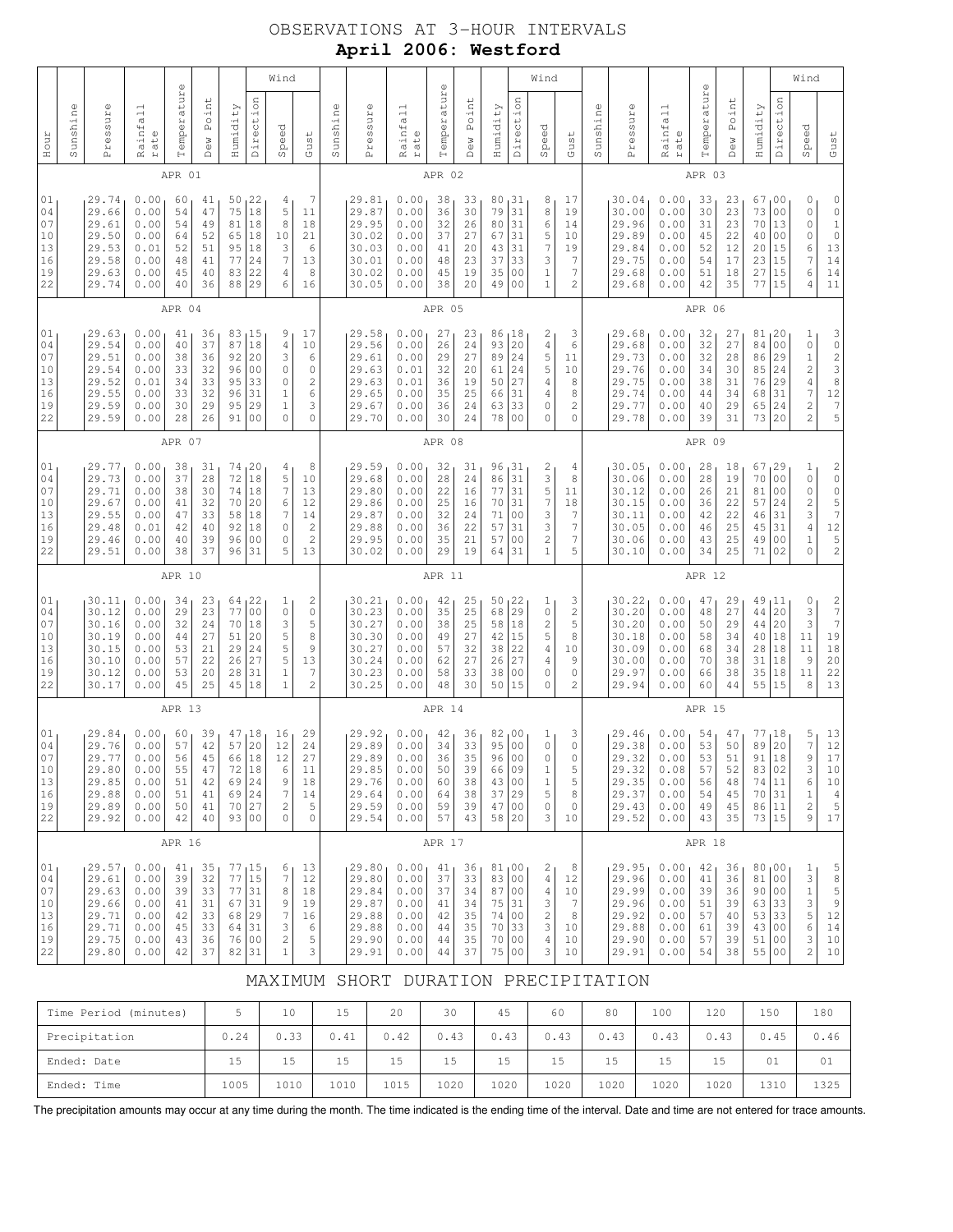# OBSERVATIONS AT 3-HOUR INTERVALS **April 2006: Westford**

| 01<br>04<br>07<br>10<br>13<br>16<br>19<br>22                                                                                 | 01<br>04<br>07<br>10<br>13<br>16<br>19<br>22                                                           |        | 01<br>04<br>07<br>10<br>13<br>16<br>19<br>22                                                     |        | 01<br>04<br>07<br>10<br>13<br>16<br>19<br>22                                                             | Hour                |          |
|------------------------------------------------------------------------------------------------------------------------------|--------------------------------------------------------------------------------------------------------|--------|--------------------------------------------------------------------------------------------------|--------|----------------------------------------------------------------------------------------------------------|---------------------|----------|
|                                                                                                                              |                                                                                                        |        |                                                                                                  |        |                                                                                                          | Sunshine            |          |
| 30.09<br>30.14<br>30.23<br>30.28<br>30.31<br>30.30<br>30.32<br>30.35                                                         | 29.68<br>29.65<br>29.65<br>29.56<br>29.63<br>29.72<br>29.77<br>29.83                                   |        | 30.16<br>30.20<br>30.20<br>30.22<br>30.19<br>30.17<br>30.14<br>30.16                             |        | 29.91<br>29.92<br>29.93<br>29.91<br>29.84<br>29.77<br>29.73<br>29.74                                     | Pressure            |          |
| 0.00<br>0.00<br>0.00<br>0.00<br>0.00<br>0.00<br>0.00<br>0.00                                                                 | 0.00<br>0.00<br>0.00<br>0.00<br>0.00<br>0.00<br>0.00<br>0.00                                           |        | 0.00<br>0.00<br>0.00<br>0.00<br>0.00<br>0.00<br>0.00<br>0.01                                     |        | 0.00<br>0.00<br>0.00<br>0.00<br>0.00<br>0.00<br>0.00<br>0.00                                             | Rainfall<br>rate    |          |
| APR 28<br>32<br>29<br>29<br>41<br>45<br>49<br>48<br>38                                                                       | 41<br>42<br>42<br>47<br>40<br>37<br>38<br>35                                                           | APR 25 | 51<br>47<br>47<br>49<br>53<br>50<br>43<br>38                                                     | APR 22 | APR 19<br>50<br>44<br>41<br>56<br>62<br>68<br>66<br>59                                                   | Temperatur          | $\omega$ |
| 19<br>18<br>19<br>16<br>23<br>24<br>19<br>21                                                                                 | 39<br>40<br>41<br>42<br>38<br>31<br>25<br>20                                                           |        | 29<br>21<br>16<br>17<br>19<br>20<br>32<br>34                                                     |        | 36<br>35<br>35<br>38<br>34<br>31<br>26<br>26                                                             | Point<br>Dew        |          |
| 63<br>65<br>37<br>42<br>37<br>31<br>50                                                                                       | 93<br>97<br>84<br>93<br>79<br>60<br>55                                                                 |        | 35<br>29<br>27<br>26<br>30<br>65<br>84                                                           |        | 59<br>71<br>78<br>51<br>35<br>25<br>22<br>29                                                             | Humidity            |          |
| 57,00<br>0 <sub>0</sub><br>0 <sub>0</sub><br>31<br>33<br>29<br>31<br>02                                                      | 91, 20<br>18<br>15<br>18<br>31<br>29<br>29<br>27                                                       |        | 41, 15<br>15<br>15<br>13<br>13<br>15<br>09<br>15                                                 |        | 00<br>0 <sub>0</sub><br>0 <sub>0</sub><br>33<br>0 <sub>0</sub><br>0 <sub>0</sub><br>31<br>0 <sub>0</sub> | Direction           |          |
| 0<br>$\Omega$<br>$\mathsf{O}\xspace$<br>$\sqrt{4}$<br>5<br>$\sqrt{4}$<br>$\overline{c}$<br>$\circ$                           | $\mathbf{1}$<br>$\sqrt{2}$<br>4<br>8<br>8<br>10<br>6<br>5                                              |        | 5<br>$\overline{4}$<br>9<br>8<br>6<br>5<br>$\,1\,$<br>$\overline{7}$                             |        | 3<br>$\,1\,$<br>$1\,$<br>$\overline{4}$<br>$\epsilon$<br>7<br>3<br>$\overline{c}$                        | Speed               | Wind     |
| $\sqrt{2}$<br>$\mathbb O$<br>$\overline{c}$<br>12<br>10<br>13<br>6<br>$\overline{c}$                                         | 5<br>6<br>10<br>16<br>20<br>19<br>14<br>10                                                             |        | 9<br>$\overline{7}$<br>15<br>21<br>11<br>12<br>6<br>14                                           |        | 7<br>5<br>$\sqrt{4}$<br>11<br>17<br>18<br>11<br>12                                                       | Gust                |          |
|                                                                                                                              |                                                                                                        |        |                                                                                                  |        |                                                                                                          | Sunshine            |          |
| 30.40<br>30.43<br>30.47<br>30.48<br>30.44<br>30.41<br>30.39<br>30.41                                                         | 29.88<br>29.83<br>29.83<br>29.79<br>29.69<br>29.61<br>29.61<br>29.71                                   |        | 30.13<br>30.08<br>30.09<br>30.06<br>30.00<br>29.95<br>29.92<br>29.94                             |        | 29.77<br>29.79<br>29.86<br>29.89<br>29.89<br>29.90<br>29.95<br>30.01                                     | Pressure            |          |
| 0.00<br>0.00<br>0.00<br>0.00<br>0.00<br>0.00<br>0.00<br>0.00                                                                 | 0.00<br>0.00<br>0.00<br>0.00<br>0.00<br>0.00<br>0.00<br>0.00                                           |        | 0.00<br>0.00<br>0.00<br>0.00<br>0.00<br>0.00<br>0.00<br>0.00                                     |        | 0.00<br>0.00<br>0.00<br>0.00<br>0.00<br>0.00<br>0.00<br>0.00                                             | Rainfall<br>rate    |          |
| APR 29<br>34<br>31<br>32<br>52<br>56<br>59<br>57<br>44                                                                       | 32<br>29<br>29<br>44<br>51<br>52<br>53<br>40                                                           | APR 26 | 37<br>38<br>38<br>41<br>44<br>45<br>44<br>41                                                     | APR 23 | APR 20<br>54<br>48<br>43<br>55<br>62<br>67<br>62<br>48                                                   | Temperatur          | $\omega$ |
| 19<br>19<br>21<br>22<br>24<br>24<br>22<br>23                                                                                 | 20<br>19<br>21<br>27<br>24<br>25<br>26<br>36                                                           |        | 33<br>33<br>34<br>32<br>31<br>37<br>36<br>38                                                     |        | 26<br>28<br>26<br>30<br>32<br>30<br>29<br>30                                                             | Point<br><b>Dew</b> |          |
| 54,00<br>61<br>63<br>31<br>28<br>26<br>26<br>42                                                                              | 61,00<br>66<br>69<br>51<br>35<br>35<br>36<br>83 29                                                     |        | 85, 15<br>83<br>84<br>69<br>60 13<br>71<br>73<br>89                                              |        | 33<br>45<br>51<br>38<br>32<br>25<br>28<br>48 00                                                          | Humidity            |          |
| 0 <sub>0</sub><br>00<br>02<br>31<br>31<br>31<br>0 <sub>0</sub>                                                               | 22<br>20<br>20<br>20<br> 20<br>29                                                                      |        | 15<br>15<br>15<br>13<br>15<br>13                                                                 |        | 00 <sub>1</sub><br>0 <sup>0</sup><br>0 <sub>0</sub><br> 29<br>29<br>33<br>31                             | Direction           |          |
| 0<br>$\mathsf{O}\xspace$<br>$\mathsf{O}\xspace$<br>$\,1$<br>$\overline{4}$<br>6<br>$\overline{c}$<br>$\overline{0}$          | $\mathsf{O}\xspace$<br>$\,1\,$<br>5<br>$\boldsymbol{7}$<br>10<br>5<br>11<br>3                          |        | 5<br>$\epsilon$<br>6<br>6<br>4<br>3<br>6<br>5                                                    |        | 2<br>3<br>$\mathsf{O}\xspace$<br>$\sqrt{2}$<br>6<br>6<br>$\sqrt{2}$<br>$\mathbf 0$                       | Speed               | Wind     |
| 0<br>$\mathbb O$<br>$\mathbb O$<br>6<br>11<br>14<br>5<br>$\mathbb O$                                                         | $\circ$<br>3<br>8<br>17<br>20<br>11<br>19<br>8                                                         |        | 10<br>13<br>11<br>12<br>11<br>$\overline{7}$<br>13<br>11                                         |        | 10<br>8<br>$\mathbb O$<br>$\overline{7}$<br>11<br>17<br>$\boldsymbol{7}$<br>$\mathbf 0$                  | Gust                |          |
|                                                                                                                              |                                                                                                        |        |                                                                                                  |        |                                                                                                          | Sunshine            |          |
| 30.41<br>30.41<br>30.44<br>30.46<br>30.42<br>30.36<br>30.32<br>30.35                                                         | 29.77<br>29.78<br>29.82<br>29.86<br>29.90<br>29.90<br>29.96<br>30.03                                   |        | 29.89<br>29.83<br>29.81<br>29.76<br>29.72<br>29.67<br>29.68<br>29.71                             |        | 30.04<br>30.07<br>30.15<br>30.18<br>30.16<br>30.13<br>30.14<br>30.16                                     | Pressure            |          |
| 0.00<br>0.00<br>0.00<br>0.00<br>0.00<br>0.00<br>0.00<br>0.00                                                                 | 0.00<br>0.00<br>0.00<br>0.00<br>0.00<br>0.00<br>0.00<br>0.00                                           |        | 0.00<br>0.00<br>$0\,$ . $0\,0$<br>0.00<br>0.00<br>0.01<br>0.00<br>0.00                           |        | 0.00<br>0.00<br>0.00<br>0.00<br>0.00<br>0.00<br>0.00<br>0.00                                             | Rainfall<br>rate    |          |
| APR 30<br>40<br>40<br>37<br>60<br>66<br>68<br>69<br>53                                                                       | 37<br>34<br>33<br>42<br>47<br>49<br>44<br>36                                                           | APR 27 | 42<br>40<br>38<br>48<br>51<br>47<br>45<br>43                                                     | APR 24 | APR 21<br>46<br>43<br>41<br>57<br>62<br>66<br>62<br>55                                                   | Temperature         |          |
| 26<br>21<br>23<br>24<br>30<br>25<br>22<br>27                                                                                 | 32<br>30<br>30<br>26<br>27<br>21<br>19<br>18                                                           |        | 35<br>35<br>36<br>40<br>42<br>45<br>43<br>41                                                     |        | 29<br>30<br>32<br>37<br>38<br>32<br>32<br>23                                                             | Point<br><b>Dew</b> |          |
| 56,00<br>46<br>56<br>25<br>26<br>20<br>17<br>36                                                                              | 82, 27<br>84<br>88<br>52<br>46<br>34<br>36<br>46                                                       |        | 75, 15<br>$8\,0$<br>91<br>74<br>71<br>91<br>94<br>93                                             |        | 52,04<br>61<br>69<br>47<br>41<br>28<br>32<br>29                                                          | Humidity            |          |
| 0 <sub>0</sub><br>0 <sub>0</sub><br>0 <sub>0</sub><br>31<br>29<br>0 <sub>0</sub><br>0 <sub>0</sub>                           | 0 <sub>0</sub><br>11<br>22<br>31<br>0 <sub>0</sub><br>33<br>00                                         |        | 11<br>0 <sub>0</sub><br>18<br>20<br>18<br>29<br>24                                               |        | 06<br>15<br>13<br>04<br>18<br>15<br>15                                                                   | Direction           |          |
| $\mathsf{O}\xspace$<br>$\mathbb O$<br>$\mathbb O$<br>$\mathbf 1$<br>$\ensuremath{\mathsf{3}}$<br>8<br>$\mathbb O$<br>$\circ$ | 3<br>$\mathbb O$<br>$\mathbb O$<br>4<br>$\overline{4}$<br>4<br>$\overline{4}$<br>$\circ$               |        | $\sqrt{4}$<br>$\,1\,$<br>$\mathbb O$<br>$\mathbf{1}$<br>4<br>$\overline{4}$<br>3<br>$\mathbf{1}$ |        | $\mathbb O$<br>$\,1$<br>$\,1\,$<br>3<br>$\sqrt{2}$<br>$\overline{4}$<br>$\mathbf{1}$<br>3                | Speed               | Wind     |
| $\mathbb O$<br>$\mathbf 0$<br>$\mathbb O$<br>$\ensuremath{\mathsf{3}}$<br>$\epsilon$<br>14<br>$\sqrt{4}$<br>$\circ$          | $\boldsymbol{7}$<br>$\overline{0}$<br>$\overline{c}$<br>$\overline{7}$<br>10<br>12<br>10<br>$\sqrt{4}$ |        | 12<br>$\mathbf{3}$<br>$\circ$<br>$\frac{5}{7}$<br>8<br>10<br>$\sqrt{2}$                          |        | $\begin{array}{c} 3 \\ 2 \\ 3 \end{array}$<br>$\overline{6}$<br>10<br>10<br>5<br>$\boldsymbol{7}$        | Gust                |          |

### WEATHER NOTES SUMMARY BY HOUR

### NOTES:

Units are: Temperature= °F, Wind=mph, Pressure=Inches Hg, Precipitation=inches.<br>Wind Direction: Directions are those from which the wind is blowing, indicated in tens of degrees<br>from true north: i.e., 09 for East, 18 for S

 Wind Gust: The maximum instantaneous wind speed for the 10-minute period preceding the observation. Rainfall Rate: The instantaneous rainfall rate at the time of observation, calculated by timing

consecutive 0.01" pulses from the electronic rain gauge and interpolating this rate for one hour.

|    |                                              |          |                                                                              | Averages                                     |                                              |                                              |                                                      |                                              | Resultant<br>Wind                                    |
|----|----------------------------------------------|----------|------------------------------------------------------------------------------|----------------------------------------------|----------------------------------------------|----------------------------------------------|------------------------------------------------------|----------------------------------------------|------------------------------------------------------|
| n. | Hour                                         | Sunshine | Ф<br>Pressur                                                                 | Temperature                                  | Point<br>Dew                                 | Humidity                                     | Speed<br>Wind                                        | Direction                                    | Speed                                                |
|    | 01<br>04<br>07<br>10<br>13<br>16<br>19<br>22 |          | 29.903<br>29.896<br>29.919<br>29.921<br>29.899<br>29.876<br>29.885<br>29.918 | 41<br>38<br>38<br>46<br>50<br>52<br>49<br>43 | 30<br>30<br>30<br>31<br>31<br>31<br>30<br>31 | 68<br>73<br>75<br>59<br>52<br>50<br>53<br>65 | 2.9<br>2.8<br>3.4<br>4.4<br>5.0<br>4.8<br>2.8<br>2.4 | 19<br>20<br>20<br>21<br>26<br>29<br>28<br>20 | 1.5<br>1.3<br>1.8<br>1.8<br>1.6<br>2.3<br>0.9<br>0.8 |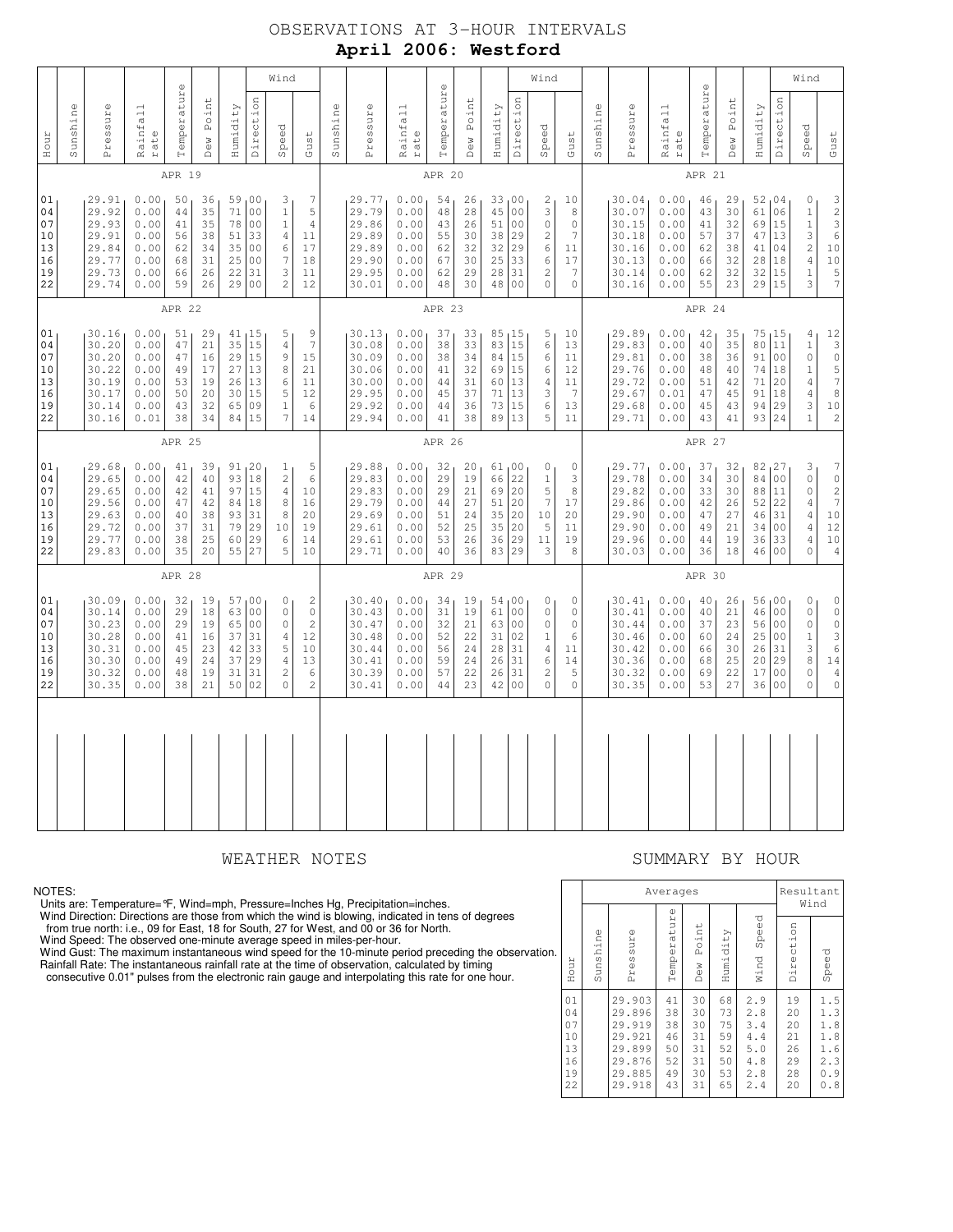# HOURLY PRECIPITATION (Water Equivalent) **April 2006: Westford**

| Date                                                      |                |    |      |    |    |    | A.M. Hour Ending at           |    |    |    |                                                                                                                                                                                                                                |                           |                                                                                          |    |      |    |                                                                    | P.M. Hour Ending at |    |    |           |                                                                                                                                                                                                                                                        |      |            | Date                                                      |
|-----------------------------------------------------------|----------------|----|------|----|----|----|-------------------------------|----|----|----|--------------------------------------------------------------------------------------------------------------------------------------------------------------------------------------------------------------------------------|---------------------------|------------------------------------------------------------------------------------------|----|------|----|--------------------------------------------------------------------|---------------------|----|----|-----------|--------------------------------------------------------------------------------------------------------------------------------------------------------------------------------------------------------------------------------------------------------|------|------------|-----------------------------------------------------------|
|                                                           | 01             | 02 | 03   | 04 | 05 | 06 | 07                            | 08 | 09 | 10 | 11                                                                                                                                                                                                                             | 12                        | 01                                                                                       | 02 | 03   | 04 | 05                                                                 | 06                  | 07 | 08 | 09        | 10                                                                                                                                                                                                                                                     | 11   | 12         |                                                           |
| 01<br>02<br>03<br>05                                      | 040.020.010.02 |    | 0.04 |    |    |    | 0.10 0.08 0.11 0.08 0.17 0.05 |    |    |    |                                                                                                                                                                                                                                |                           | $0.02$ 0.32 0.09 0.03<br>[0.04]0.06]0.10]0.06]0.04]0.04]0.02<br>0.0500.0600.0400.0300.02 |    |      |    | 0.010.01                                                           | 0.01                |    |    | 0.0800.01 | $\begin{bmatrix} 0.03 & 0.01 & 0.02 & 0.03 \\ 0.03 & 0.01 & 0.02 & 0.03 \\ 0.01 & 0.0 & 0.5 \end{bmatrix}$                                                                                                                                             |      |            | $0\,1$                                                    |
| 06<br>07<br>$0\,8$<br>09<br>10                            |                |    |      |    |    |    |                               |    |    |    | 0.010.01                                                                                                                                                                                                                       |                           | 0.01                                                                                     |    | 0.01 |    | $0.05 \mid 0.10 \mid 0.12 \mid 0.07 \mid 0.01 \mid 0.05 \mid 0.01$ |                     |    |    |           |                                                                                                                                                                                                                                                        |      | 0.010.0207 | 06<br>  08<br>  09<br>  10                                |
| 11<br>$\begin{array}{c} 12 \\ 13 \\ 14 \end{array}$<br>15 |                |    |      |    |    |    |                               |    |    |    | 0.43                                                                                                                                                                                                                           |                           | 0.02                                                                                     |    |      |    |                                                                    | 0.010.02            |    |    |           |                                                                                                                                                                                                                                                        |      |            | $\begin{array}{c} 11 \\ 12 \\ 13 \\ 14 \\ 15 \end{array}$ |
| 16<br>17<br>18<br>19<br>20                                |                |    |      |    |    |    |                               |    |    |    |                                                                                                                                                                                                                                |                           |                                                                                          |    |      |    |                                                                    |                     |    |    |           |                                                                                                                                                                                                                                                        |      |            | $\begin{array}{c} 16 \\ 17 \\ 18 \\ 19 \\ 20 \end{array}$ |
| 24<br>25                                                  |                |    |      |    |    |    |                               |    |    |    |                                                                                                                                                                                                                                | 0.01 0.01<br>0.010.030.06 |                                                                                          |    | 0.02 |    | $0.03 \mid 0.01 \mid 0.05 \mid 0.01 \mid 0.07 \mid 0.03$           |                     |    |    |           | $\begin{bmatrix} 0.02 & 0.02 & 0.01 & 0.04 & 0.05 & 0.08 & 0.04 & 0.05 & 22 \\ 0.01 & 0.05 & 0.01 & 0.07 & 0.03 & 0.04 & 0.01 & 23 \\ 0.01 & 0.05 & 0.01 & 0.07 & 0.03 & 0.04 & 0.01 & 24 \\ 25 & 0.01 & 0.02 & 0.03 & 0.04 & 0.01 & 25 \end{bmatrix}$ |      |            |                                                           |
| 26<br>27<br>$2\,8$<br>29<br>30                            |                |    |      |    |    |    |                               |    |    |    |                                                                                                                                                                                                                                |                           |                                                                                          |    |      |    |                                                                    |                     |    |    |           |                                                                                                                                                                                                                                                        | 0.03 |            | 26<br>27<br>28<br>29<br>29<br>30                          |
|                                                           |                |    |      |    |    |    |                               |    |    |    | sum 0.06 0.04 0.08 0.05 0.12 0.09 0.13 0.09 0.20 0.06 0.53 0.46 0.28 0.16 0.15 0.17 0.20 0.19 0.05 0.25 0.10 0.15 0.10 0.15 0.10 0.15 0.10 0.15 0.10 0.15 0.10 0.15 0.10 0.15 0.10 0.15 0.10 0.15 0.10 0.15 0.10 0.15 0.10 0.1 |                           |                                                                                          |    |      |    |                                                                    |                     |    |    |           |                                                                                                                                                                                                                                                        |      |            |                                                           |

During a frozen precipitation event, hourly precipitation totals may not be recorded. In this case, daily amounts are typically entered in the last column (hour ending at 12 A.M.)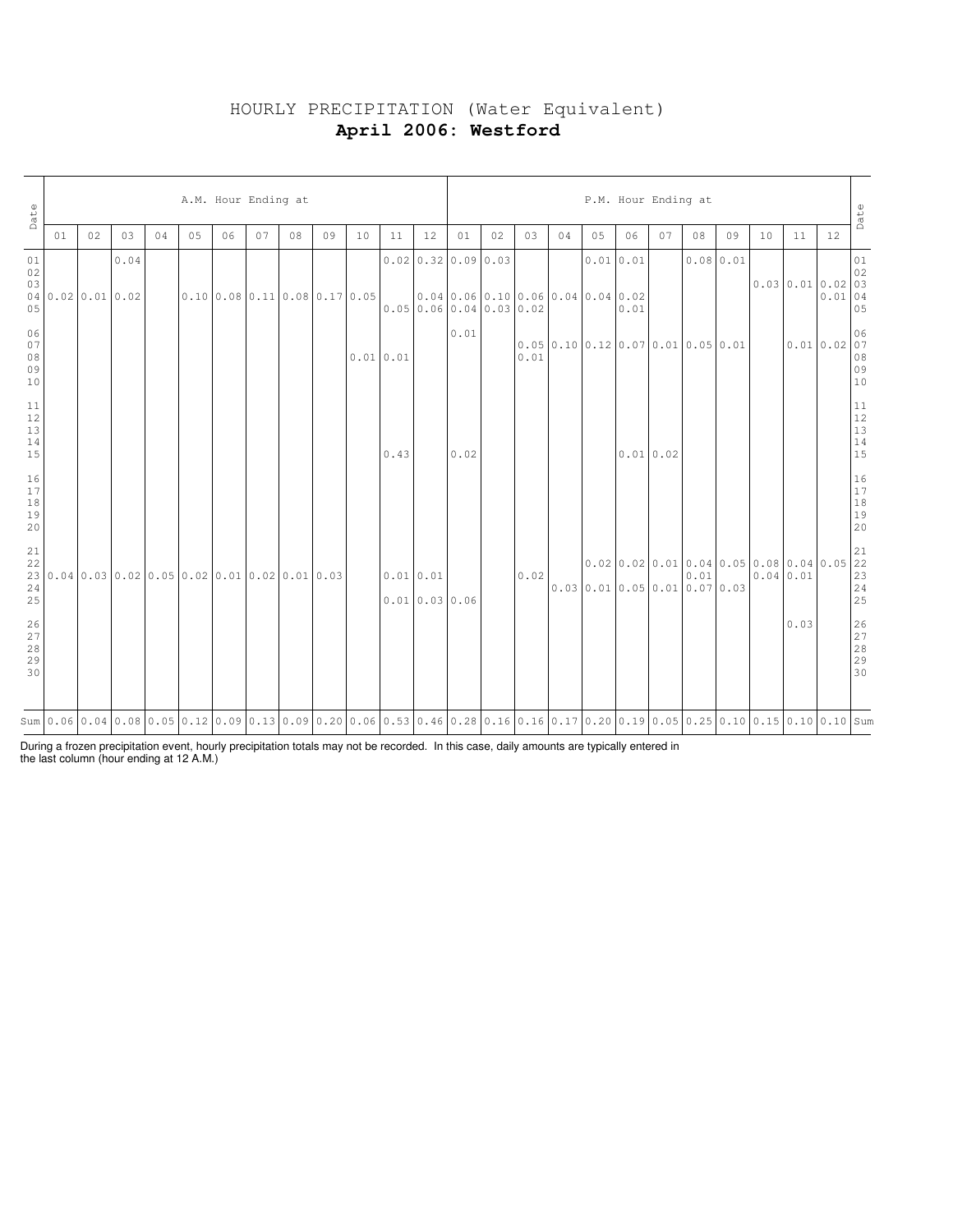HOUR-BY-HOUR DATA **April 2006: Westford**